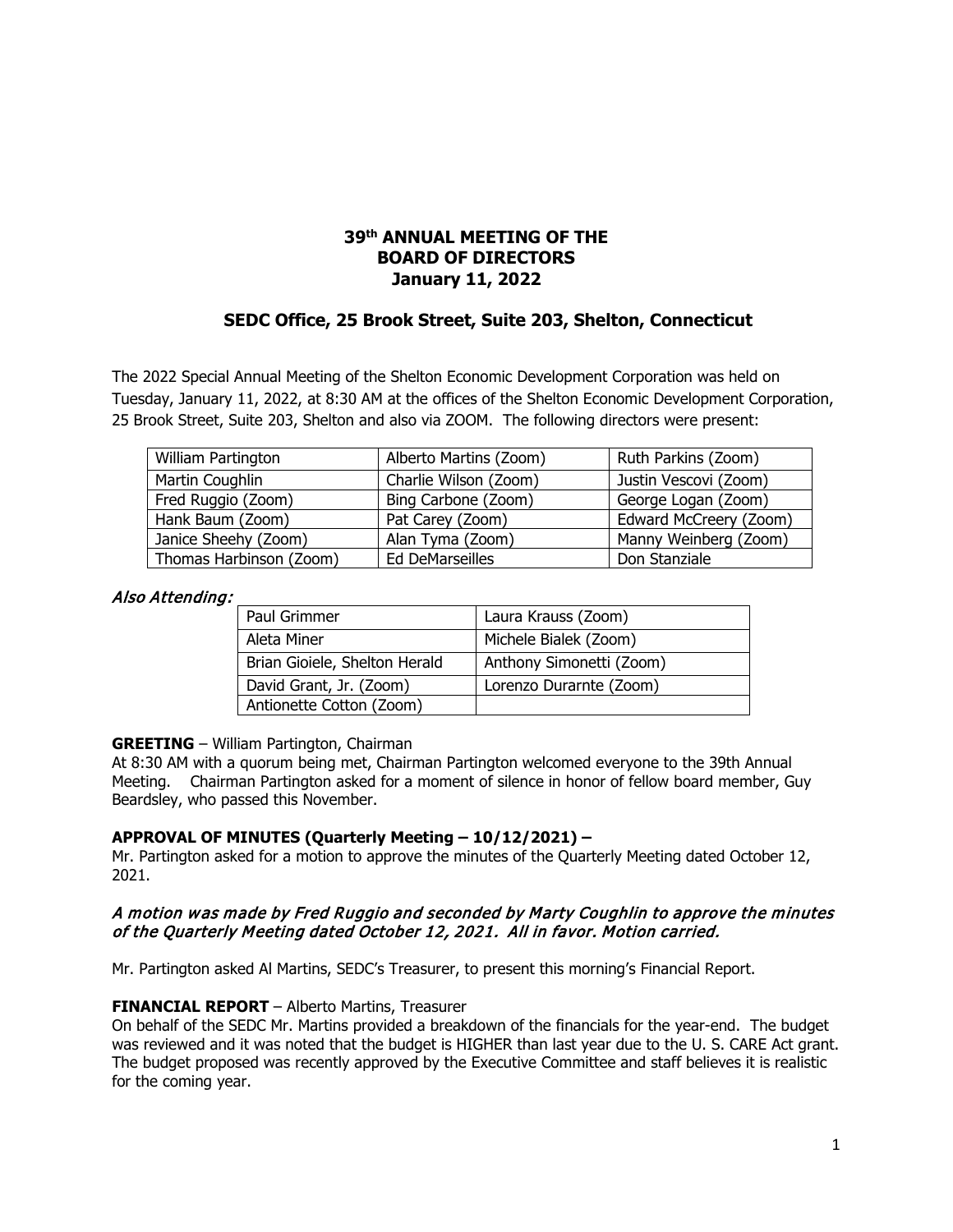| Revenues                         |                  |
|----------------------------------|------------------|
| <b>Private Donations/Pledges</b> | 20,000.00<br>\$  |
| <b>Public Allocations/Grants</b> | 455,300.00       |
| Foundations                      | 53,500.00<br>\$  |
| Program                          | 17,000.00        |
| Other                            | 48.00            |
| Total Revenues                   | 548,848.00<br>\$ |
|                                  |                  |
| <b>Expenses</b>                  |                  |
| Personnel                        | 201,661.42       |
| Taxes, Benefit and Fringe        | 72,184.12        |
| <b>General Business</b>          | 8,013.00<br>\$   |
| <b>Professional Services</b>     | 17,250.00        |
| Property and Office              | 26,078.28        |
| Program                          | 219,700.00<br>\$ |
| Other                            | 961.18           |
| <b>Total Expenses</b>            | 548,848.00<br>\$ |
| Excess Revenues (Expenses)       | N<br>ፍ           |
|                                  |                  |

### 2022 ANNUAL BUDGET - DRAFT

Mr. Martins asked for a motion to approve the budget for fiscal year 2022.

#### A motion was made by Martin Coughlin and seconded by Pat Carey to approve this morning's Financial Report and 2022 Budget as presented for the Shelton Economic Development Corporation. All in favor. Motion carried.

### **NOMINATING REPORT** – Patrick Carey

Mr. Carey presented this morning's Nominating Report and thanked his fellow committee members. The following motions were entertained:

Motion to recommend the re-election of the following directors to a three-year term (2022-2024):

- > Martin Coughlin, Coughlin Associates
- > Alvaro DaSilva, DSA Corporation
- $\triangleright$  Kathleen Marks, Marks of Design
- > Alberto Martins, PKF O'Connor Davies
- > Janice Sheehy, Webster Bank

### A motion was made by Fred Ruggio and seconded by Alan Tyma to recommend the reelection of the above-named directors to a three-year term. All in favor. Motion carried.

Motion to recommend the election of the following individuals to a three-year term beginning January 1, 2022 and ending December 31, 2024.

- Antionette Cotton, United Illuminating Company
- > David Grant, Jr., David M. Grant Caterers
- Laura Krauss, Newtown Savings Bank

A motion was made by Janice Sheehy and seconded by Marty Coughlin to recommend the nominations of Antionette Cotton, United Illuminating Company; David Grant, Jr., David M. Grant Caterers; and Laura Krauss, Newtown Savings Bank as members of the SEDC Board of Directors. All in favor. Motion carried.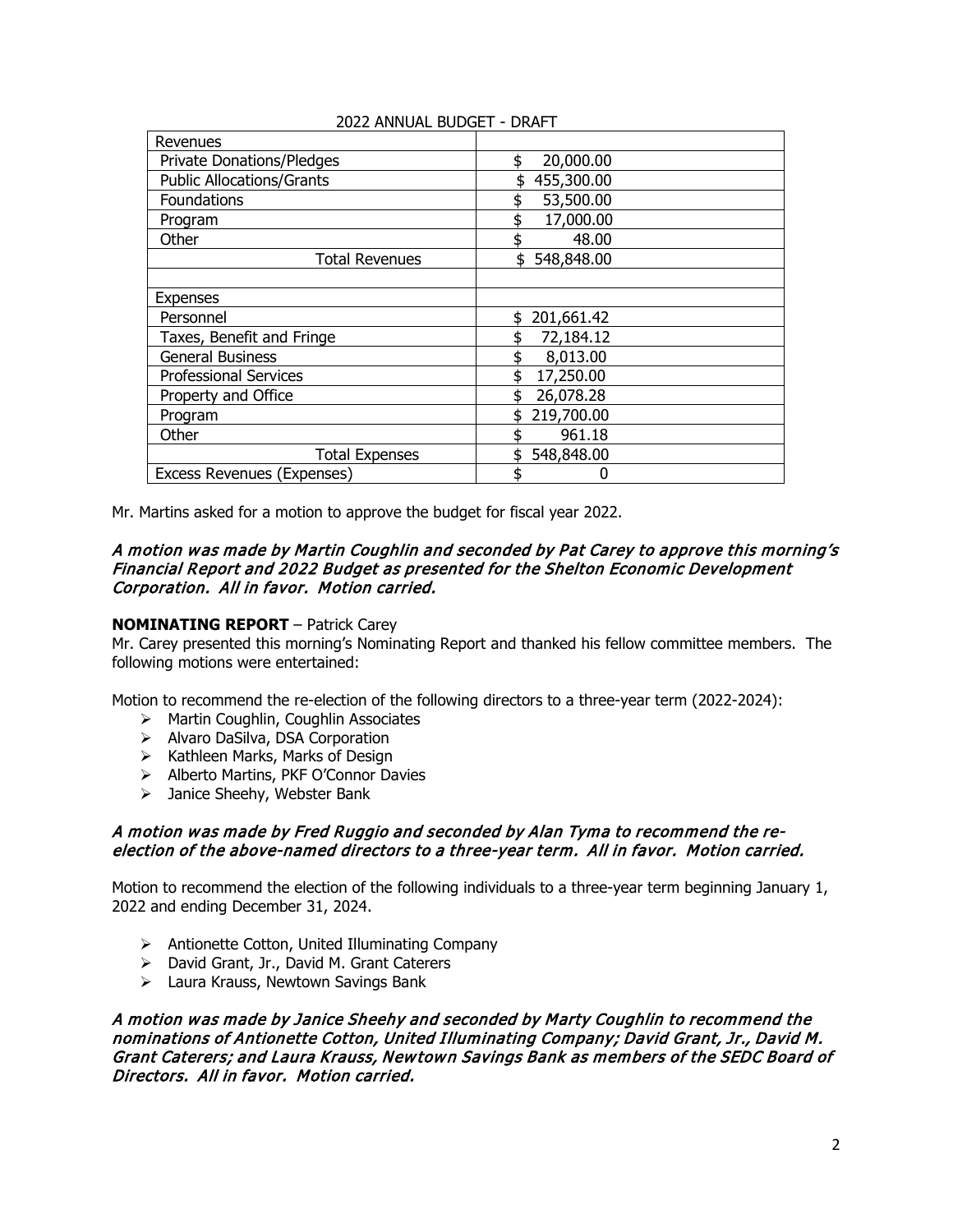Motion to recommend the election of the following members to the Executive Committee:<br>  $\triangleright$  William C. Partington, Chairman<br>
Virginia Harger, Ex-Officio, P and Z

- $\triangleright$  William C. Partington, Chairman
- 
- $\triangleright$  Michelle Kawalautzki, 2<sup>nd</sup> Vice Chairman
- > Alberto Martins, Treasurer Ruth Parkins, At-Large
- Fred Ruggio, Secretary Janice Sheehy, At-Large
- $\triangleright$  Mark A. Lauretti, Ex-Officio Mayor

> Patrick Carey, 1<sup>st</sup> Vice Chairman Martin Coughlin, At-Large<br>> Michelle Kawalautzki, 2<sup>nd</sup> Vice Chairman Robert Caponi, At-Large

# A motion was made by Janice Sheehy and seconded by Alan Tyma to accept the slate of members to the Executive Committee as presented. All in favor. Motion carried.

Mr. Partington thanked Mr. Carey for this morning's report. At this time the Raymond P. Lavietes award was presented to Janice Sheehy. This award named in honor of Ray Lavietes, recognizes an individual for many years of selfless giving and generous support of time and treasure to the SEDC and other valley nonprofits. Janice was very appreciative of this recognition and stated she is proud to be associated with the Shelton Economic Development Corporation.

# **PROGRAM REPORT –** Paul Grimmer, President

Mr. Grimmer welcomed everyone, congratulated Janice Sheehy on her award and welcomed the new members to the Board of Directors. The various activities were discussed:

### **Star Pin Factory – 267 Canal Street, Site Assessment and Clean-Up CT DECD – Assessment \$200,000/Remediation \$750,000/US EPA – Remediation \$500,000**

Tighe & Bond

- Phase 1 Environmental Site Assessment (ESA) Completed
- Phase II/ III ESA Received September 2021
- Seeking to extend the contract of Tighe and Bond
	- Remedial Action Report
	- Voluntary Relief Program
	- **Permitting**
	- Bid Specification

# **Star Pin Factory – 267 Canal Street Remediation/US EPA – Emergency Remediation Order**

Contractor: Environmental Restoration, LLC

- Razed Remaining Building Structures
- Collected, sorted and separated debris for clearing and disposal
- Metal Debris Removal Completed 1/4/21
- Wood, Brick Removal 10,000 tons
- Eight Loads/Day 25 Tons/Load
- Start Date: January 18, 2021
- Completed: March 15, 2021

Various pictures were shown of the different phases of work/progress.

### **Star Pin Factory, 267 Canal Street – Environmental Remediation**

Completed Activities:

- $\triangleright$  Phase 1 EAS determine site history and areas of concern
- $\triangleright$  Waste Removal completed by U. S. Ecology
- $\triangleright$  Phase II/III to determine presence and absence and extent of releases
- $\triangleright$  Conceptual Remedial Action Plan to bring site into compliance with the CT DEEP Remediation Standard Regulations (RSRs)
- $\triangleright$  A2/T2 survey by Pereira Engineering for remediation planning purposes.
- $\triangleright$  Preliminary opinion of probable cost (OPC) for remediation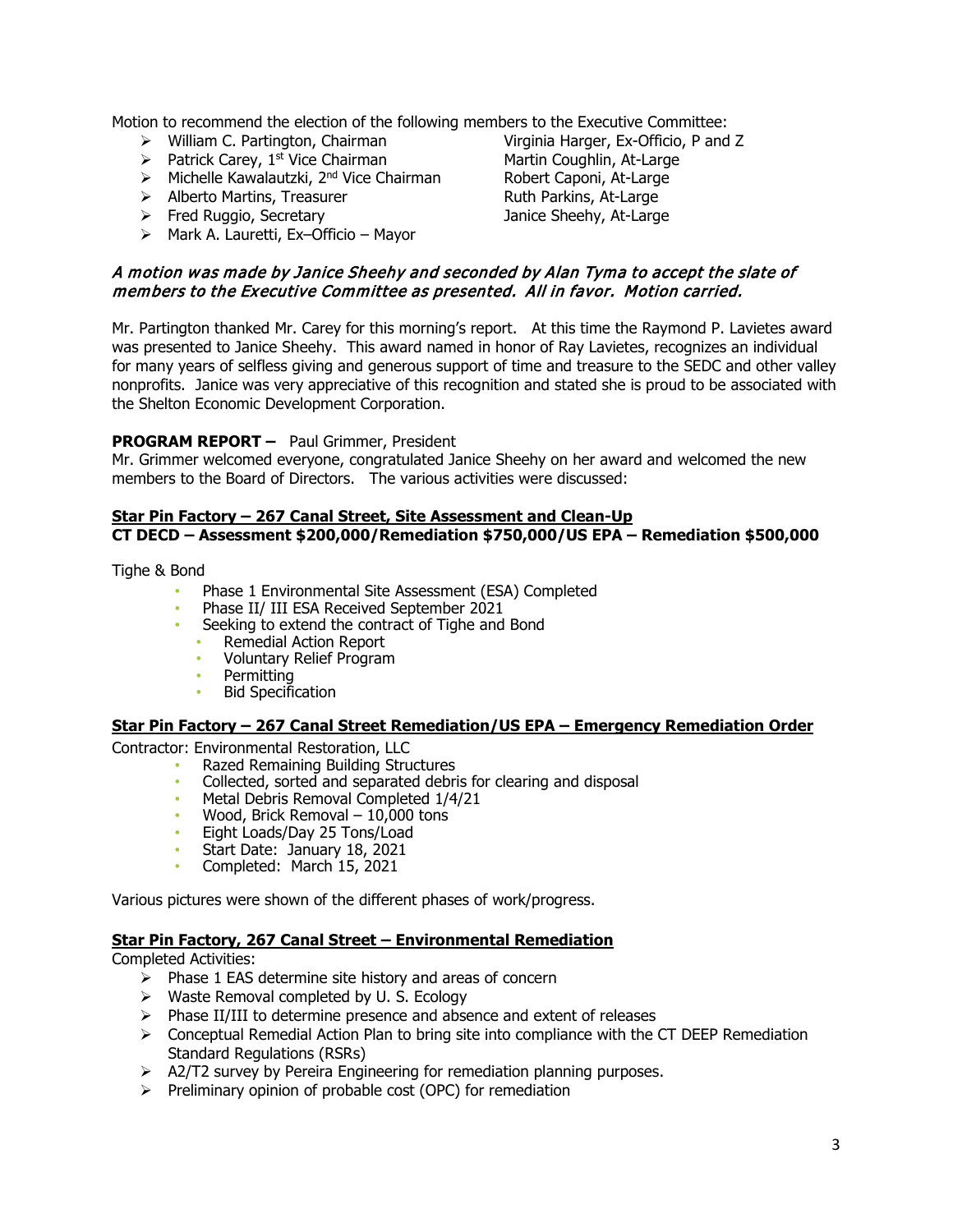Phase I EAS identified 27 areas of concern (AOCs)

Many AOCs overlap and the June 2020 fire resulted in the deposition and comingling of impacted materials throughout the site.

Phase II/III ESAs identified

\*Site wide polluted fill up to 20+ feet thick

\*Primary contaminants in soil include ETPH, PAHs, Metals

\*VOCS are limited in soil

\*PCBs not detected in any soil samples

\*Metals (As, Pb., Cd, Cu, Zn, Ni, Cr) and cyanide detected around Building B and SE corner of the site. (attributed to former plating and wastewater treatment operations).

\*Contaminants in soil exceed CT DEEP RSR criterion

\*Concrete and sediment also impacted by VOCs, metals, and PFAS. Zinc exceeds CT DEEP RSR criteria.

Next Steps:

\*Remedial design and planning to integrate remedial activities with site development

\*Permitting evaluations

\*Bid specifications and bidding assistance

\*Update OPC throughout the process

\*Brownfields program liability protection application. Discuss with CT DEEP and DECD.

#### **Community Wide Planning – Environmental Land Use Restrictions**

Veterans Memorial Park and Shelton Farm and Public Market Engineering (Generally Complete) – Next Steps – Legal in Nature

- $\triangleright$  Review the attached survey<br> $\triangleright$  Complete a title search
- 
- $\geq$  Complete a title search<br> $\geq$  Determine easements a  $\triangleright$  Determine easements and other interests that exist (canal/utilities) <br>
Request agreement to subordination, if needed, otherwise provide
- Request agreement to subordination, if needed, otherwise provide public notification of the pending land use restriction.<br>
Finalize filing with CT DFFP.
- Finalize filing with CT DEEP.

#### **Community Wide Planning – Ascom Hasler, 281 Canal Street U. S. EPA – Assessment \$200,000**

\*Phase 1 Study – Complete

\*Sampling Plan – Complete

\*Hazardous Building Material Investigation – Complete

\*Groundwater Monitoring – Complete

\*Phase II Site Investigation – Waiting on Final Report – January 31st

#### **Community Wide Planning – 113 – 123 Canal Street (Chromium Process/Axton Cross) Remedial Action Plan**

\*RAP to summarize completed actions at three sites (four parcels) \*Preparing remedial compliance road map \*Soils can be covered or capped as part of development \*Groundwater will be monitored quarterly for one year \*Future buildings may need vapor mitigation

### **Remedial Action Plan -** 113-123 Canal Street

\*Total Square Feet – 184,440 \*Commercial Square Feet – 13,500 Total Number of Units – TBD Restaurant, Catering, Medical, Retail \*Residential SF – 96,940 \*Total No. of Units – 92  $*$ # of Studio – 28/One Bedroom – 16/Two Bedroom – 44/Three Bedroom – 4

Ancillary Services: \*60 self-storage units/Exercise Room/Roof Top Observation Deck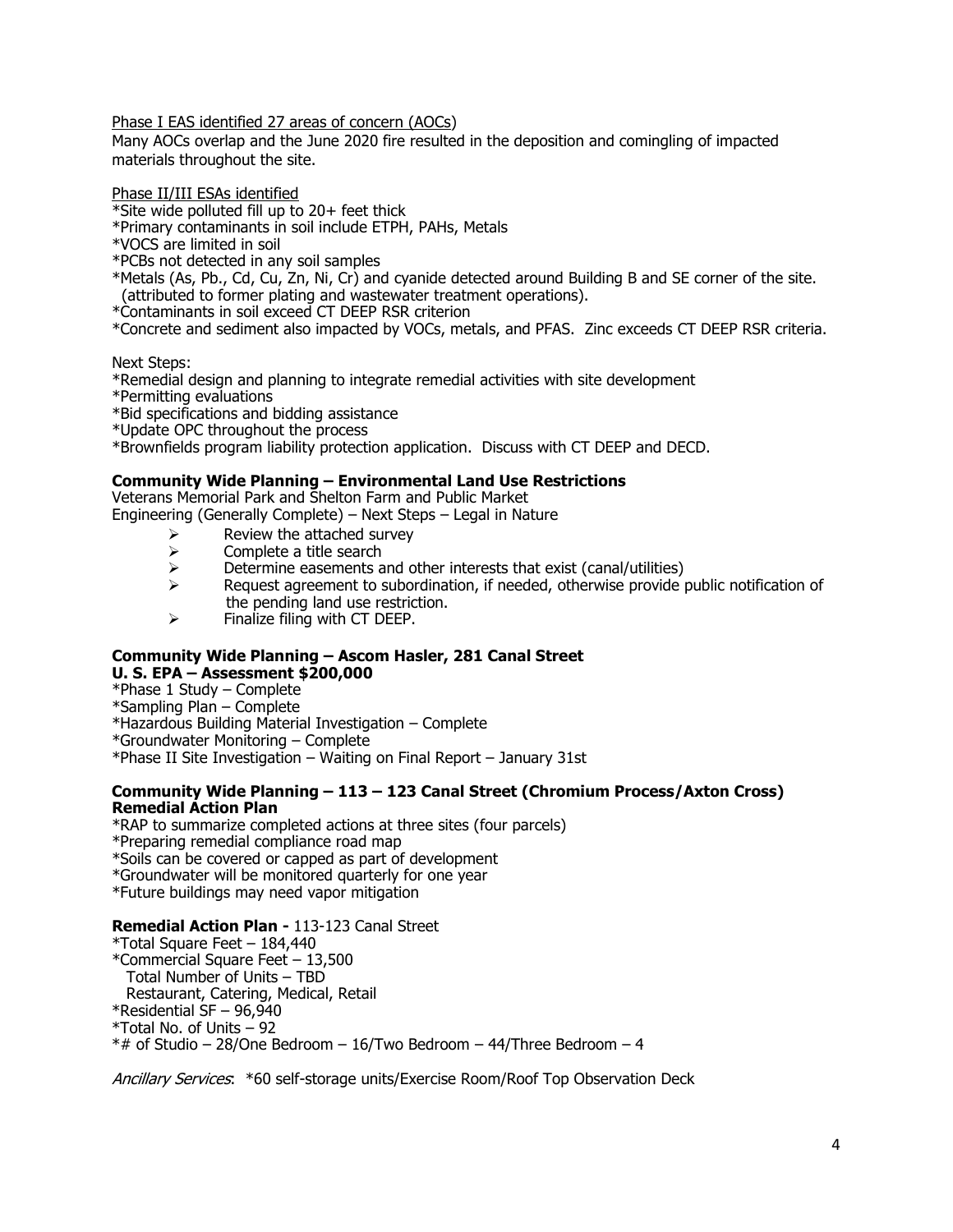### **Remedial Action Plan – 113 Canal Street West**

\*Collect groundwater as part of engineered control requirement

\*Prepare Remedial Action Plan to summarize completed actions in support of the proposed development \*Preparing remedial compliance road map

\*EUR after future development determined/enacted

- \*Total Square Feet 184,440
- \*Commercial Square Feet 10,050 Total No. of Unis – TBD Retail, Deli, Medical, Office \*Residential Square Feet – 30,150 Total No. of Units – 30 # of One Bedroom – 15/Two Bedroom - 15

### **River Breeze Apartments –223 Canal Street**

\*68 Apartment Units \*Occupancy Estimated for May 2022

# **Shelton Canal Restoration/Redevelopment**

Address Condition/Potential Improvements

- Environmental Restoration/Awareness, Pocket Park, Walking Trails, Improvement of Water **Quality**
- $\triangleright$  Environmental Restoration/Awareness Pocket Park, Walking Trails, Improvement of Water Quality
- $\triangleright$  Historic Preservation of the Shelton Canal Locks
- $\triangleright$  RFQ Advertisement Weds., July 21, 2021

# North Canal Master Planning – Update

Ad Hoc Committee is made of William Partington, Marty Coughlin, Ed McCreery, Jim Geissler

- **Engineering Request for Qualifications**
- Qualification received and reviewed Sept. 2021
- Engineer Selection Process Estimated completion January 2022
- **Engineering Recommendations / Considerations / Vision Submissions**
- Estimated Engineering Cost \$80K \$120K
- Potential Source of Funding US EPA

### **City of Shelton – Community Development Block Grant – Small Cities Grant**

- Mayor Lauretti requested the SEDC consider becoming the Small Cities Grant Administrator.
- Grants to benefit low-to-moderate income populations
	- $\circ$  Extremely competitive (annually) Only seven grants awarded this round Housing Rehabilitation Project (General Population)
- Housing Rehabilitation Project (General Population)
- City Senior Housing (Helen DeVaux and Sinsabaugh Heights)
- SEDC Staff Certified grant specialists
- Sinsabaugh Heights Senior residential housing grant received \$410,000
	- $\circ$  Housing Rehabilitation: Storm Doors, PTAC/HVAC Systems, New fire/emergency alarm system
	- $\circ$  Assistance Agreement January 2022 (Competitive only seven grants awarded in CT)

# **U. S. EDA – NVC/EDD CEDS**

#### **Naugatuck Valley Economic Development Comprehensive Economic Development Strategy** Shelton Economic Development Corporation (19-town Regional Partnership)

- $\triangleright$  Lead Agency responsible for carrying out grant objectives and financial management.
- $\triangleright$  Sheila O'Malley, Chairperson of NVEDD Strategy Committee (Ansonia)
- $\triangleright$  Valley Council of Government Provides additional support and resources
- $\triangleright$  DeCarlo & Doll, Inc. Consultant
- $\geq$  5 Year CEDS Report Completed and submitted June 26, 2021
- $\geq$  2021-2022 Grant awarded by U.S. EDA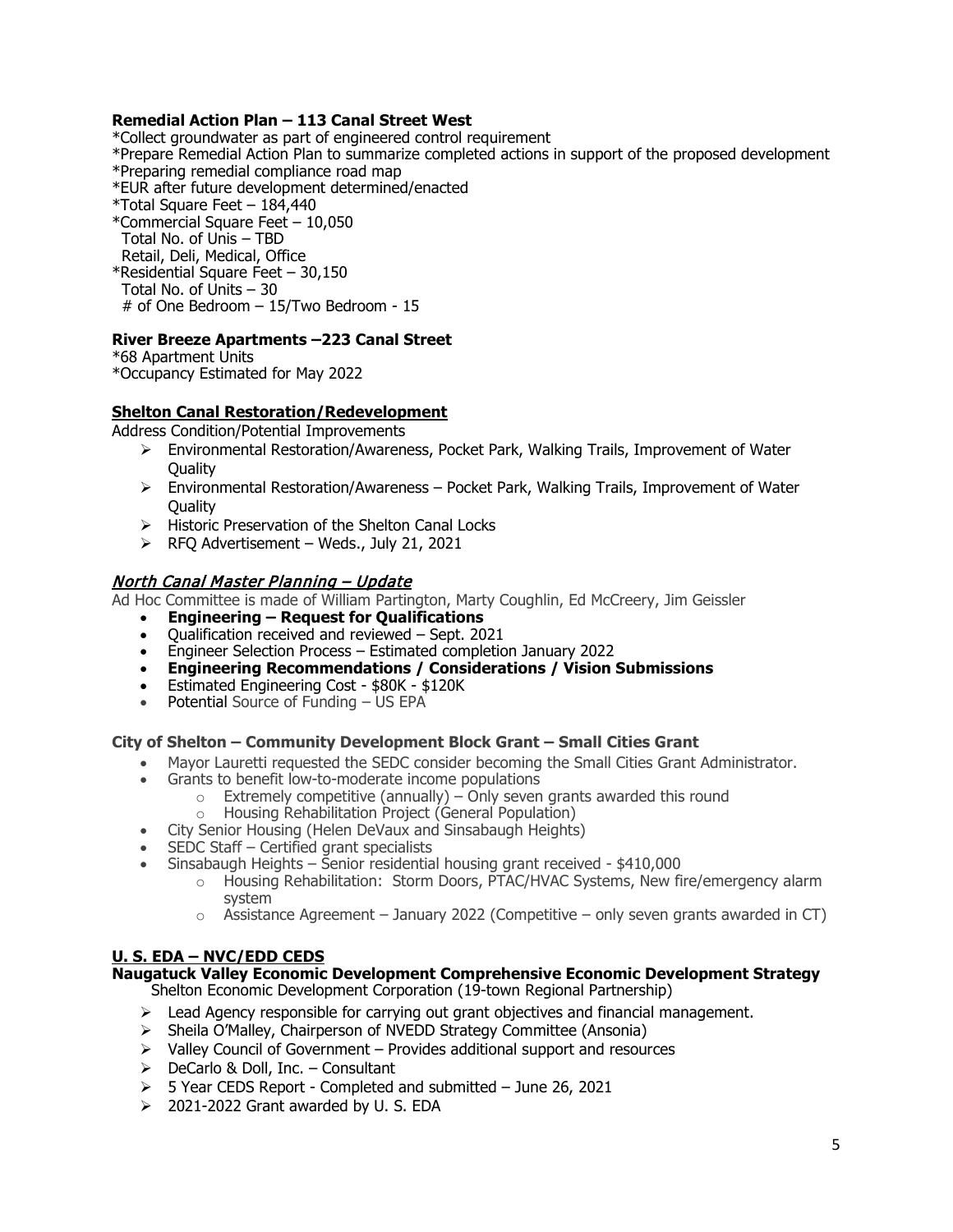| <b>Project Location</b>                      | <b>Status</b>                   | <b>Type</b>        | <b>Residential</b><br><b>Units</b> | <b>Commercial</b><br><b>Units</b> | <b>Private</b><br><b>Investment</b><br><b>Estimates</b> |
|----------------------------------------------|---------------------------------|--------------------|------------------------------------|-----------------------------------|---------------------------------------------------------|
| 131 Canal Street - Riverside Commercial      | Complete                        | Commercial         | $\Omega$                           | $\overline{3}$                    | \$3,500,000                                             |
| 502 Howe Avenue - Webster                    | Complete                        | <b>Mixed Use</b>   | 56                                 | $\overline{2}$                    | \$8,000,000                                             |
| 427 Howe Avenue - Bridge Street Commons II   | Complete                        | <b>Mixed Use</b>   | 72                                 | $\mathbf{1}$                      | \$14,000,000                                            |
| 320 Howe Avenue – Cedar Village at Carroll's | Complete                        | <b>Mixed Use</b>   | 63                                 | 5                                 | \$8,000,000                                             |
| 50 Bridge Street - Bridge Street Commons     | Complete                        | <b>Mixed Use</b>   | 48                                 | $\overline{4}$                    | \$9,500,000                                             |
| 6 Bridge Street - Canal Street Lofts         | Complete                        | <b>Residential</b> | 47                                 | $\mathbf{0}$                      | \$8,000,000                                             |
| 223 Canal Street - River Breeze Apartments   | <b>Construction Residential</b> |                    | 68                                 | $\mathbf{0}$                      | \$12,000,000                                            |
| 235 Canal Street - Riverview Square          | Pending                         | Residential        | 23                                 | $\Omega$                          | \$4,000,000                                             |
| 113 Canal Street - Riverview Park Royal      | Pending                         | <b>Mixed Use</b>   | 92                                 | $\overline{4}$                    | \$12,500,000                                            |
| 113 West Canal Street - Chromium Process     | Pending                         | Mixed use          | 30                                 | $\overline{4}$                    | \$7,500,000                                             |
| 356 Howe Avenue - Riverwalk Apartments       | Pending                         | <b>Mixed Use</b>   | 34                                 | $\overline{4}$                    | \$4,375,000                                             |
| 62 Center Street - Jeff's Appliance          | Approved                        | <b>Mixed Use</b>   | 42                                 | $\overline{3}$                    | \$7,350,000                                             |
| 523 Howe Avenue - Botti                      | Approved                        | <b>Mixed Use</b>   | 12                                 | $\overline{2}$                    | \$2,100,000                                             |
| 509 Howe Avenue - Calandro                   | Approved                        | <b>Mixed Use</b>   | 27                                 | $\overline{2}$                    | \$3,725,000                                             |
| 434 Howe Avenue - Matto (TBD)                | Available                       | <b>Mixed Use</b>   | $\overline{\phantom{a}}$           | ٠                                 | <b>TBD</b>                                              |
|                                              |                                 | <b>Total</b>       | 614                                | 34                                | \$104,550,000                                           |

| <b>Project Location</b>                            | <b>Property Value</b> | <b>Assessed Value</b> | <b>Taxes</b><br>Generated<br>(Yearly) | <b>Commercial</b><br><b>Units</b> | <b>Private</b><br>Investment<br><b>Estimates</b> |
|----------------------------------------------------|-----------------------|-----------------------|---------------------------------------|-----------------------------------|--------------------------------------------------|
| 145 Canal Street - Birmingham<br>Condos            | \$19,046,380.00       | \$13,332,466.00       | \$298,913.89                          | 14                                | \$4,184,794                                      |
| 185 Canal Street - Merion<br>Apartments            | \$43,154,500.00       | \$30,208,150.00       | \$677,266.72                          | 7                                 | \$4,740,867                                      |
| 6 Bridge Street - Canal Street<br>Lofts            | \$2,855,628.57        | \$1,998,940.00        | \$44,816.00                           | $\overline{2}$                    | \$44,816                                         |
| 131 Canal Street - Riverside<br>Commercial         | \$1,400,000.00        | \$980,000.00          | \$21,971.60                           | $\mathbf{1}$                      | \$43,943                                         |
| 50 Bridge Street - Bridge Street<br><b>Commons</b> | \$9,304,128.57        | \$6,512,890.00        | \$146,018.99                          | 5                                 | \$730,095                                        |
| 320 Howe Avenue - Cedar<br>Village                 |                       |                       |                                       |                                   |                                                  |
| 427 Bridge Street Commons II                       |                       |                       |                                       |                                   |                                                  |
| 502 Howe Avenue - 502 on<br>Howe                   |                       |                       |                                       |                                   |                                                  |
| 223 Canal Street - River Breeze<br>Apts.           |                       |                       |                                       |                                   |                                                  |
|                                                    |                       |                       | \$1,188,987                           | <b>Total</b>                      | \$9,744,515                                      |